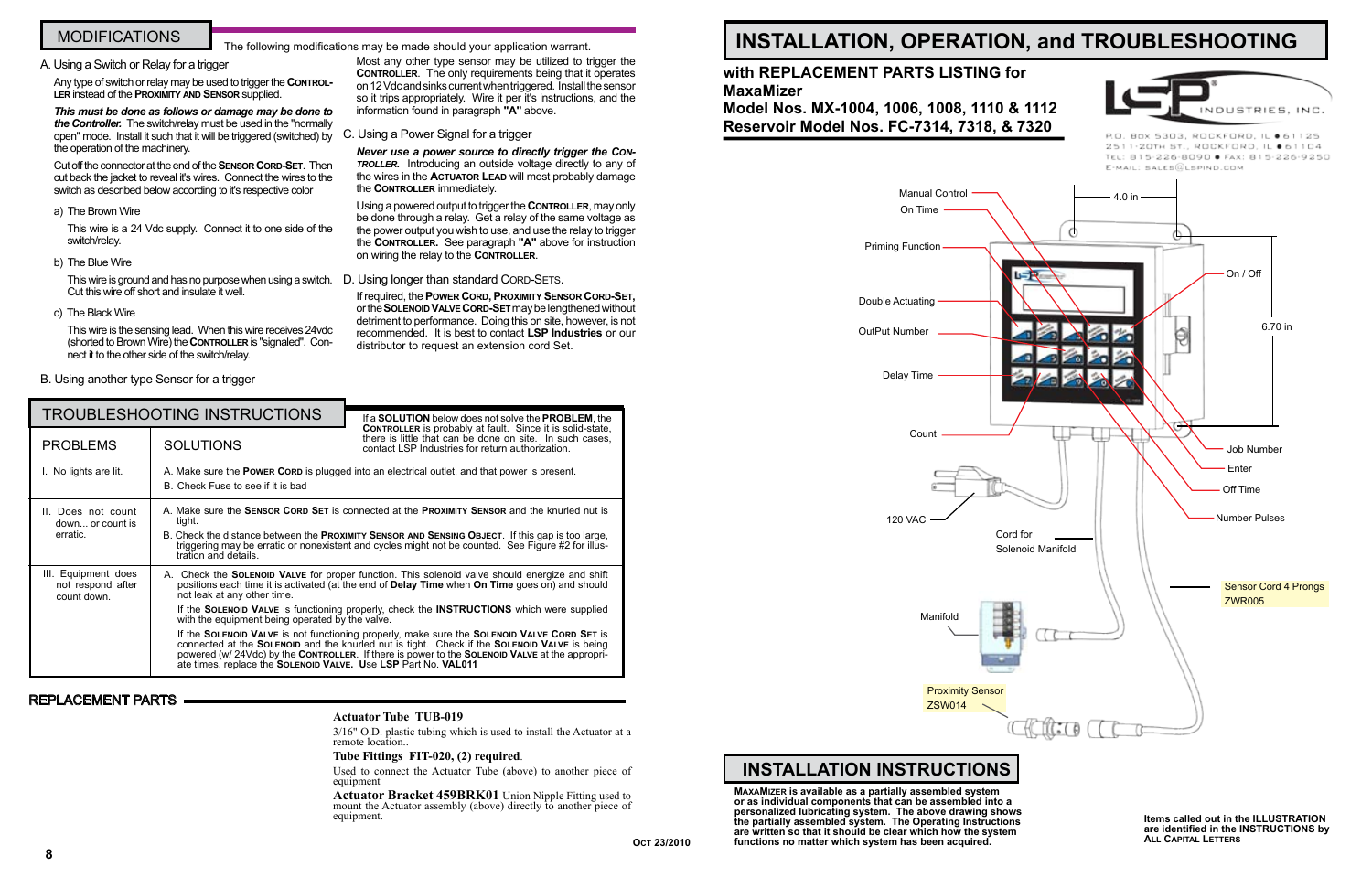#### **C. Installing t h e Fluid Supply**

The fluid to be sprayed is supplied under pressure by the **LSP r ansfer Pum p**. Five feet of, (1/2" braided PVC tubing), Inlet Tubing with Filter is supplied unattached to the TransferPump.

- Assemble as described below before the system is used.
- **1. Installing the Inlet tubing into the LSP TransferPump** a)Pull the left tab forward on the underside of the LSP Transfer Pump and remove the fitting.
- b) Screw the Inlet Tubing Into the fitting.
- c) Reinsert the fitting into the Inlet Port on the LSP TransferPump and push tab closed.
- **2.** Using a **B racketed M x M izer a a**
- a) A RESERVOIR of any size or type is placed on the floor under the Bracketed MaxaMizer. **a a** *A cover is recommended to keep solution clean.*
- b) Place the FILTER end of Inlet Tubing into the RESERVOIR.

The Transfer Pump will be available in one of two ways. It will either be supplied as a Bracketed System, (Electronic Controller, TransferPump and Regulator) with all components mounted on a plate or it will come as a stand alone item.

Either way that it is received the setup will be the same.

a) A RESERVOIR of any size or type is placed under the TransferPump, no matter where it is located.

b) Place the FILTER end of Inlet Tubing into the RESERVOIR. *A cover is recommended to keep solution clean.* 

- a)Single Manifold installation. 1.TransferPump comes with a single Push/Pull fitting for
- 3/8" ID polyethelyne tubing. 2. Manifold comes with a 3/8" ID polyethelyne tubing. Insert tubing into fitting on the TransferPump and extend it to the Manifold.

#### **3.** Using a stand alone **M x M izer Controller a a**

**1. Air Pressure** but if spray velocity is too heavy reducing the air pressure<br>will reduce the velocity of the spray. A point will be reached<br>where the air pressure is too low to get a decent spray pat<br>tern. The pressure where this will hap

#### **4. Installing the Outlet tubing between the LSP**

#### **T r ansfer Pum p and the M anifold**

 3.Cut tubing leaving enough slack so that it is not taught. b)Two Manifold installation.

1.When a two manifold system is used,D a 3/8 Push/Pull T-Adapter is supplied. It is to be used in the tubing from the outlet of the Transfer pump to split the lubricant going to the two Manifolds.

- 2. Manifolds come with 3/8" Push/Pull Fittings.
- 3. Extend tubing from the TransferPump to the Manifolds
- and cut to the proper length leaving enough slack so that it is not taught.

#### **D. Installing t h**

The **TransferPump** is operated off of compressed shop air.

**2. Air Supply**

 The shop air should be routed through a Regulator in order to control the air pressure. An Air Regulator is supplied with a1/4" Push/Pull fitting to accommodate 1/4" Polyethylene tubing.

#### **3. TransferPump**

A 1/4" barb fitting is attached to the TransferPump to accept the 1/4" Polyethylene tubing from the regulator

#### **A. INSTALLING T HE CONTROLLER**

#### **1. Locating the MaxaMizer Controller**

Consider the following when locating the. Controller.

- a) Insure that lines to be connected to the **Controller** will not interfere with work, and will not be caught by or rub against moving parts.
- b) Controller comes with 6' of Power Cord. The Controller must be located within 6' of a grounded 110V junction box.
- c) Manifolds come with 12 ' of Cable. Controller is to be located within 12 ' of the Manifold unless an Extender Cable is used. If an extender Cable is used then Controller can be located as far as 24 '' away from the Manifold.
- d)Proximity Sensor comes with 12' of Cable. Controller is to be located within 12' of the Proximity Sensor.

#### **2. Mounting the Controller**

a) For mounting the **MaxaM izer** on a **B**racket drill and tap for four 1/4" screws (see **ILLUSTRATION** on cover).

b) For mounting the **MaxaM izer C**ontroller ,only drill and tap for four 1/4" screws through it's **M o unting Feet** .

### **B. Installing t h e Distribution System .**

#### **1. Mounting the Manifolds**

One to two Manifolds can be attached to each Controller.

 a) Each Manifold comes with 6' of cable to attach to the Controller. Cable Extenders are available if additional length is

#### needed.

- b) Insert the Quick Disconnect Plug located on the end of the Cable into the Controller.
- c) Mount the Manifold in a convenient location so that the nozzle assemblies can be in close proximity to the Manifolds. Six feet is the recommended distance for Nozzles from the Manifolds.

#### D) USE 1/4" SCREWS IF MOUNTING THE MANIFOLDS.

## **2. Mounting the Nozzles**

## **a) Nozzle Assembly**

Various types of **Nozzle Asse mblies** are available. At least one of these items are required. (See **ACCESSORIES** )

#### **b) Distribution Line**

Recommended length of tubing 6' or less. Recommended **Distribution Line** is P-903, 3/16" O. D. in size.

#### **c) Line Fittings**

Nozzles are supplied with 3/16" Compression Fittings. Manifold Outlets are supplied with 3/16 Push/Pull Fittings.

#### **2. Mounting a Nozzle Assembly**

Do as described per the type of **Nozzle Asse mbly** being used.

#### **a) Spray Nozzle.**

This **Nozzle** requires support. If metal **Distrib ution Line** is used, it may be stable enough to be used as this support.

If this **Line** is flexible, a **Nozzle B racket**(see **ACCESSORIES**) or similar support will have to be used.

#### **b) FlexTube.**

Drill and tap for 1/8-27 pipe thread. Screw the threaded stud of the **FlexTube** into this hole.

#### **c) MagnaTube.**

Simply set the **MagnaTube** into place where desired.

**7**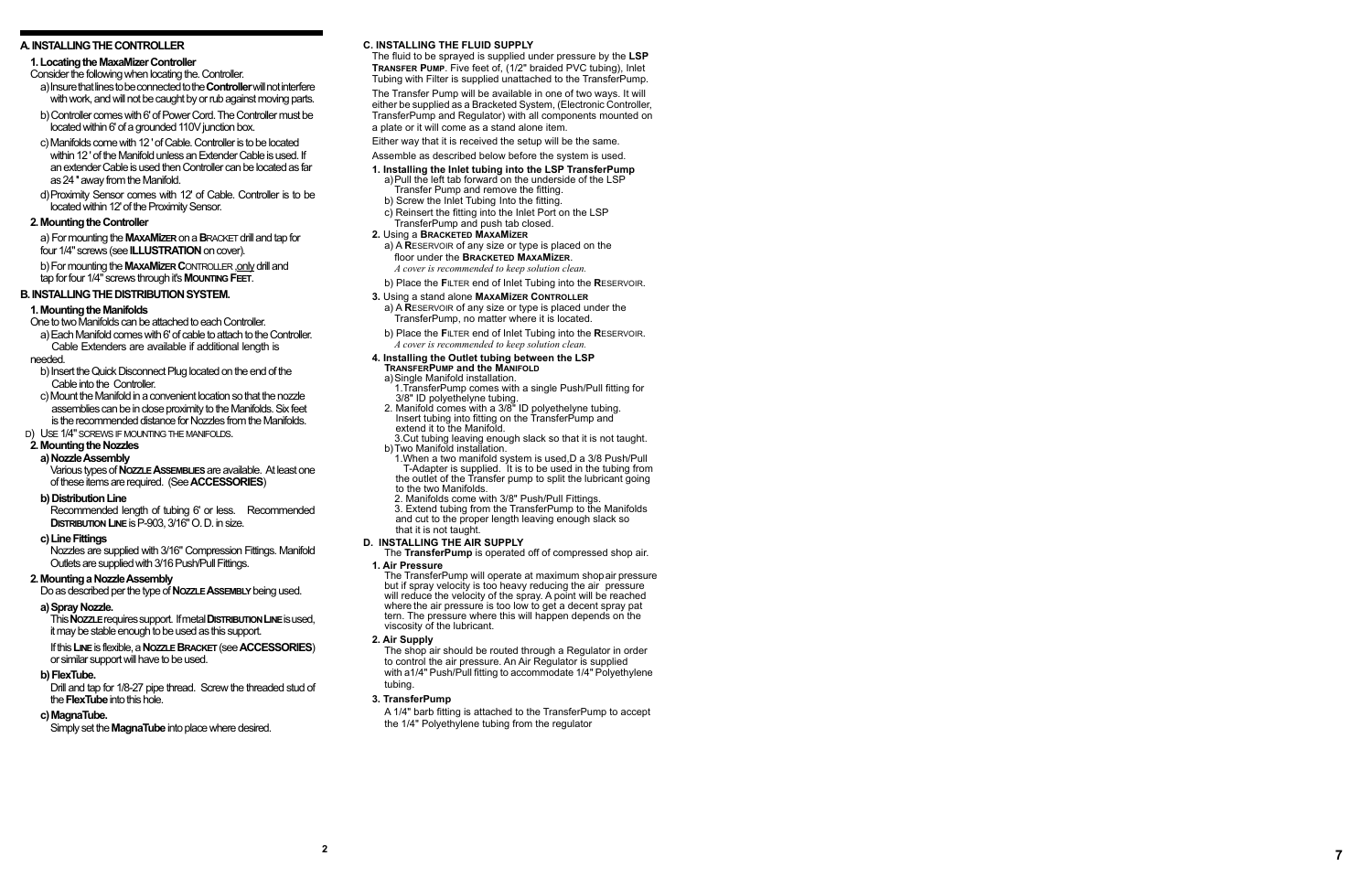#### **The Proxi mity Sensor and M o unting B racket**

Locate the **Proxi mity Sensor** anywhere along the **Metal Obje cts** travel where there is a surface on which it can be mounted. This surface must be sound enough to insure the **Sensor** will remain in position during operation. Make sure this location is within reach of the **Sensor Cord -Set** .

Before mounting the **Sensor**, assemble it onto it's **M o unting B racket**, and hold this assembly in place to check if the positioning described in **Figure #2** is possible. See Figure #3 for instruction on using the **M o unting B racket** to adjust the location of the **Sensor** .

Use the **DOUBLE ACTUATION** function so that **c** the controller only counts every other pass of the metal object.

To mount the **Sensor**, drill two holes 1 inch apart. If using the screws supplied, tap these holes with #10-24 thread to 3/8" min. depth. Insert the screws thru the holes in the feet of the **M o unting B racket** and tighten securely.

#### **NOTE:** This is the standard triggering device. For other type switches see the **MODIFICATIONS** area if interested.

## **Positioning of the Proximity Switch**

#### **ROTATING MOTION**

**A gear, shaft or fly wheel.** Locate a metal object that sticks up at least 1/8 inch higher than the sub plate so that it completes one full

revolution each cycle.



Cam or Shaft shown below.

#### **MIDDLE OF MOTION**



Place the metal object so that it passes the **PROXIMITY SENSOR** twice during the cycle. This will give two actuations per cycle.

- independent of the other nozzles<br>1. Install CompuSpray Controller
- 1. **Install Computer I**, **I**, **D** computer and **C** controller and **C** controller and **C** controller b) Proximity Sensor should be within 12 feet of the MaxaMizer Controller. This means that there
- must be a moving part on the machine within 12 feet of the Controller that the Proximity Sensor can use as a signal. If more than 12 feet an extender can be put on the cable.
- c) Manifolds should be within 12 feet of Controller If further than 12 feet an extender can be put on the cable.
- d) Nozzles should be within 12 feet of the Manifolds.

# the lubricant.<br>2. The Manifolds

- **2. The Manifolds** a) Houses from four to six valves and are each controlled
- b) Each valve will receive a signal from the Controller.<br>each cycle of the machine. The Controller is programmed to open the valve and allow lubricant to pass through and out of the nozzle for a set time or in pulses each cycle of the press.

## **C. INSTALLING THE PROXIMITY SE**

Used to trigger the **Controller**. When a metal object passes by the **Sensor**, a **Signal** is seen at the **Control Box** which triggers an action in the **Controller** for an **Operation Cycle** .

Figures 1, 2 and 3 on the following page describes the proper locating of the **Proxi mity Sensor** and the versatility and adjustability of the **M o unting B racket** used with the **Proxi mity Sensor** .

The MaxaMizer is a low pressure airless spray system that dispenses lubricant from multiple nozzles upon command. Each nozzle is individually programmed to dispense lubricant

## **D. THE MAXAMIZER S**